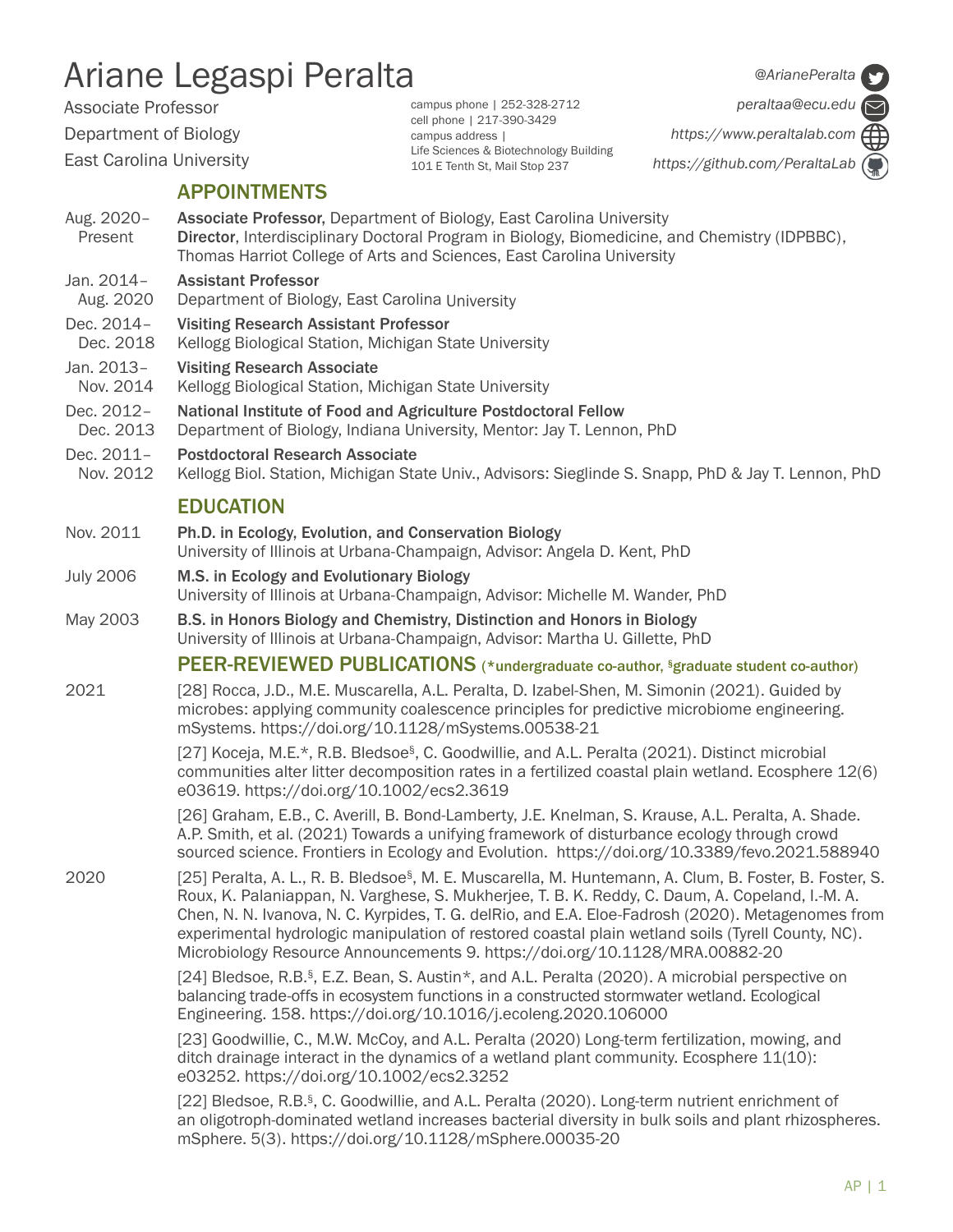|                                  | [21] Werba, J. <sup>§</sup> , A. Stucy <sup>§</sup> , A.L. Peralta, and M.W. McCoy (2020) Effects of diversity and<br>coalescence of species assemblages on ecosystem function at the margins of an environmental<br>shift. PeerJ. 8:e8608. https://doi.org/10.7717/peerj.8608          |
|----------------------------------|-----------------------------------------------------------------------------------------------------------------------------------------------------------------------------------------------------------------------------------------------------------------------------------------|
|                                  | [20] Wisnoski, N.I. <sup>§</sup> , M.E. Muscarella, M. Larsen, A.L. Peralta, and J.T. Lennon (2020) Metabolic<br>insight into bacterial community assembly across ecosystem boundaries. Ecology. 101(4):e02968<br>https://doi.org/10.1002/ecy.2968                                      |
|                                  | [19] Mueller, E.A. <sup>§</sup> , N.I. Wisnoski <sup>§</sup> , A.L. Peralta, and J.T. Lennon (2020) Microbial rescue<br>effects: how microbiomes can save hosts from extinction. Functional Ecology. 34:2055-2064<br>https://doi.org/10.1111/1365-2435.13493                            |
|                                  | [18] Curtis, W.S., J.R. Etheridge, F. Filho, P. Malali, and A.L. Peralta (2020) Planning for future<br>solar farm development in North Carolina: A geographic food-energy-water approach. Southeastern<br>Geographer. 60(1):48-64. https://doi.org/10.1353/sgo.2020.0004                |
| 2019                             | [17] Hinckley, B.R. <sup>§</sup> , J.R. Etheridge, and A.L. Peralta (2019) Storm event nitrogen dynamics in<br>waterfowl impoundments. Water, Air, and Soil Pollution. 230:294.<br>https://doi.org/10.1007/s11270-019-4332-5                                                            |
|                                  | [16] Hinckley, B.R. <sup>§</sup> , J.R. Etheridge, and A.L. Peralta (2019) Wetland conditions differentially<br>influence nitrogen processing within waterfowl impoundments. Wetlands.<br>https://doi.org/10.1007/s13157-019-01246-8                                                    |
|                                  | [15] Sprunger, C., S.W. Culman, A.L. Peralta, S.T. DuPont, J.T. Lennon, and S.S. Snapp (2019)<br>Perennial grain crop roots and nitrogen management shape soil food webs and soil carbon<br>dynamics. Soil Biology & Biochemistry. 137. https://doi.org/10.1016/j.soilbio.2019.107573   |
|                                  | [14] Matthews, J.W., S. McIntyre, A.L. Peralta, and C. Rodgers (2019) Long-term assessment of<br>alternative strategies for the restoration of floodplain forest in the presence of an invasive grass,<br>Phalaris arundinacea. Wetlands. https://doi.org/10.1007/s13157-019-01204-4    |
| 2018                             | [13] Peralta, A.L., Y. Sun, M.D. McDaniel and J.T. Lennon (2018) Crop rotational diversity increases<br>disease suppressive capacity of soil microbiomes. Ecosphere. 9(5).<br>https://doi.org/10.1002/ecs2.2235                                                                         |
|                                  | [12] McCoy, K.A. and A.L. Peralta (2018) Pesticides could alter amphibian skin microbiomes and<br>the effects of Batrachochytrium dendrobatidis. Special Issue: Ecology of Amphibian-Microbial<br>Symbioses. Frontiers in Microbiology. 9:748. https://doi.org/10.3389/fmicb.2018.00748 |
| 2017                             | [11] Peralta, A.L., M.E. Muscarella, and J.W. Matthews (2017) Wetland management strategies<br>lead to tradeoffs in ecological structure and function. Elementa: Science of the Anthropocene.<br>5:74. https://doi.org/10.1525/elementa.253                                             |
| 2016                             | [10] Peralta, A.L., E.R. Johnston*, J.W. Matthews, and A.D. Kent (2016) Abiotic correlates of<br>microbial community structure and nitrogen cycling functions vary within wetlands. Freshwater<br>Science. 35(2):573-588. https://doi.org/10.1086/685688                                |
| 2014                             | [9] Peralta, A.L., D. Stuart, A.D. Kent, and J.T. Lennon (2014) A social-ecological framework for<br>'micromanaging' microbial services. Frontiers in Ecology and the Environment. 12(9):524-531.<br>*featured on cover. https://doi.org/10.1890/130308                                 |
|                                  | [8] Peralta, A.L., S. Ludmer*, J.W. Matthews, and A.D. Kent (2014) Bacterial community response<br>to changes in soil redox potential along a moisture gradient in restored wetlands. Ecological<br>Engineering 73:246-253. https://doi.org/10.1016/j.ecoleng.2014.09.047               |
|                                  | [7] Peralta, A.L., J.W. Matthews, and A.D. Kent (2014) Habitat specialization along a wetland<br>moisture gradient differs between ammonia oxidizing and denitrifying microorganisms. Microbial<br>Ecology 68:339-350. https://doi.org/10.1007/s00248-014-0407-4                        |
| <b>Publications prior to ECU</b> |                                                                                                                                                                                                                                                                                         |
| 2013                             | [6] Peralta, A.L., S. Ludmer*, and A.D. Kent (2013) Hydrologic history constrains microbial<br>community composition and nitrogen cycling under experimental drying/wetting treatments. Soil<br>Biology & Biochemistry 66:29-37. https://doi.org/10.1016/j.soilbio.2013.06.019          |
| 2012                             | [5] Peralta, A.L., J.W. Matthews, D.N. Flanagan, and A.D. Kent (2012) Environmental factors at<br>dissimilar spatial scales influence plant and microbial communities in restored wetlands. Wetlands<br>32:1125-1134. https://doi.org/10.1007/s13157-012-0343-3                         |
|                                  |                                                                                                                                                                                                                                                                                         |

2010 [4] Peralta, A.L., J.W. Matthews, and A.D. Kent (2010) Microbial community structure and denitrification in a wetland mitigation bank. Applied and Environmental Microbiology 76:4207-4215.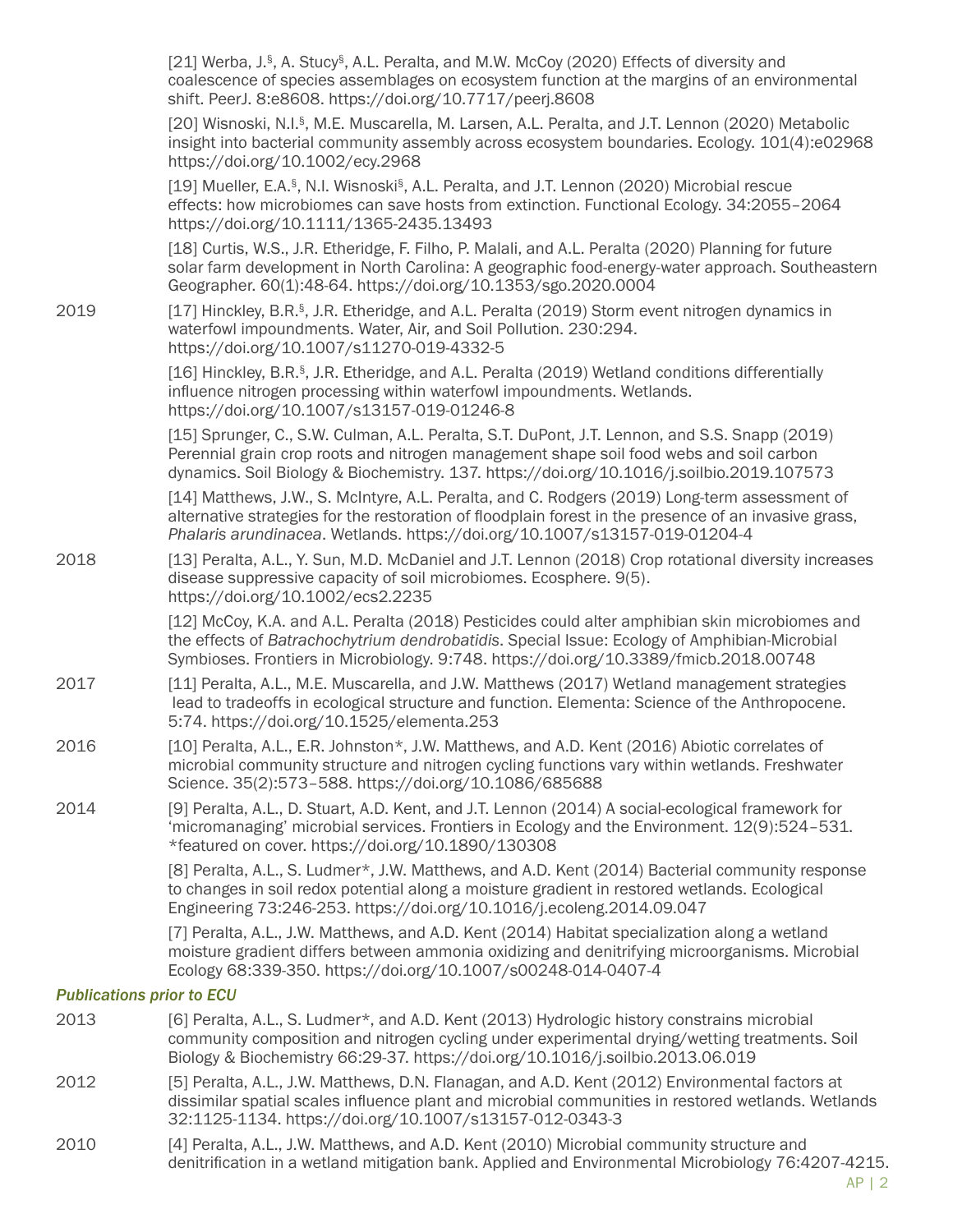https://doi.org/10.1128/AEM.02977-09

2009 [3] Matthews, J. W., A.L. Peralta, P. Baldwin\*, A. Soni\*, A.D. Kent, and A.G. Endress (2009) Local and landscape correlates of non-native species invasion in restored wetlands. Ecography 32:1031-1039. https://doi.org/10.1111/j.1600-0587.2009.05863.x

> [2] Matthews, J. W., A.L. Peralta, D.N. Flanagan, P. Baldwin\*, A. Soni\*, A.D. Kent, and A.G. Endress (2009) Relative influence of landscape versus local factors on plant community assembly in restored wetlands. Ecological Applications 19:2108-2123. https://doi.org/10.1890/08-1836.1

2008 [1] Peralta, A.L. and M.M. Wander (2008) Soil organic matter dynamics under soybean exposed to e levated [CO<sub>2</sub>]. Plant and Soil 303:69-81. https://doi.org/10.1007/s11104-007-9474-3

#### *Manuscripts in review or in revision (^preprint available)*

 Armstrong, L., A.L. Peralta, K.W. Krauss, N. Cormier, R.F. Moss, E. Soderholm, A. McCall, C. Pickens, and M. Ardon (In review) Hydrologic restoration decreases greenhouse gas emissions from shrub bog peatlands in Southeastern U.S.

 Etheridge, J.R., J. Hochard, A.L. Peralta, and T.J. Vogel§ (In review) Predicting nitrate exposure from groundwater wells using machine learning and meteorological conditions.

 Peralta, A.L. M.E. Muscarella, A. Stucy§, J.A. Werba§, and M.W. McCoy (In review) Bacterial composition reflects fine-scale salinity changes while phylogenetic diversity exhibits a strong salt divide. biorxiv pre-print https://doi.org/10.1007/978-1-4614-1257-1\_8

 Kinsman-Costello, L., E. Bean, A. Goeckner, J.W. Matthews, M. O'Driscoll, M. Palta, A.L. Peralta, A. Reisinger, G. Reyes, A. Smyth, and M. Stofan (In revision) Mud in the city: Effects of freshwater salinization on inland wetland sediment nutrient biogeochemistry.

#### *Publications not peer-reviewed*

- 2019 Moysey, S., M.A. O'Driscoll, S. Mitra, J.R. Etheridge, A.L. Peralta, A.K. Manda, R. Wu (2019) Mixing zones as critical components of coastal watershed function. White paper solicited by the Department of Energy. https://doesbr.org/openwatersheds/Open\_Watersheds\_Low\_Res.pdf
- book chapter Burton, J.L., M. Drigo, Y. Li, A. Peralta, J. Salzer, K. Varala, B. Hannon, and J.D. Westervelt (2012) A model of evaluating hunting and contraception as feral hog population control methods. In Ecologist-Developed Spatially Explicit Dynamic Landscape Models. Editors J.D. Westervelt and G.L. Cohen. Springer, New York.

### GRANTS AND FELLOWSHIPS

- 2021-2026 NSF Research Traineeship Program. "NRT-HDR: Finding Signal in the Noise to Enable Science-Based Community Response to Change in Coastal Regions" Co-PI (\$1,999,736)
- 2021-2026 NSF Coastlines and People. "Focused CoPe: Supporting Environmental Justice in Connected CoastalCommunities through a Regional Approach to Collaborative Community Science" Senior Person (\$4,999,056)
- 2021-2025 NSF CNH2: Dynamics of Integrated Socio-Environmental Systems. "RUI: CNH2-L: An integrative analysis of perceptions, policy, and land use impact on coastal agricultural watershed resilience." PI (\$1,499,904)
- 2020-2024 US EPA, Science to Achieve Results Program, "Predicting drinking water contamination from extreme weather to reduce early life contaminant exposures." Co-PI (\$799,384)
- 2019-2024 NSF DEB, Ecosystem Science Program. "CAREER: Microbial controls on carbon stabilization and storage." PI (\$593,852 + \$46,950 REPS supplement)
- 2019-2020 North Carolina Ocean Energy Program. "Biofouling of surfaces in the coastal water of North Carolina: a preliminary investigation." Co-PI (\$31,000)
- 2018-2020 NSF SBE Decision, Risk and Management Sciences Program. "2018 Hurricane Season: RAPID: Rural residents' self-protections to perceived and actual contamination risk in private drinking wells after Hurricane Florence." Co-PI (\$179,223)
- 2018-2020 DOE Joint Genome Institute Community Sequencing Program Award. "Biogeochemical tradeoffs of wetland soil microbiomes exposed to plant inputs and dynamic hydrology." PI (sequencing costs)
- 2018-2021 North Carolina DENR Department of Environmental Quality. "Reducing non-point sources of pollution and improving water quality in the Lick Creek Watershed." Co-PI (\$143,050)
- 2017-2018 North Carolina Ocean Energy Program. "An integrative environmental and ecological assessment of appl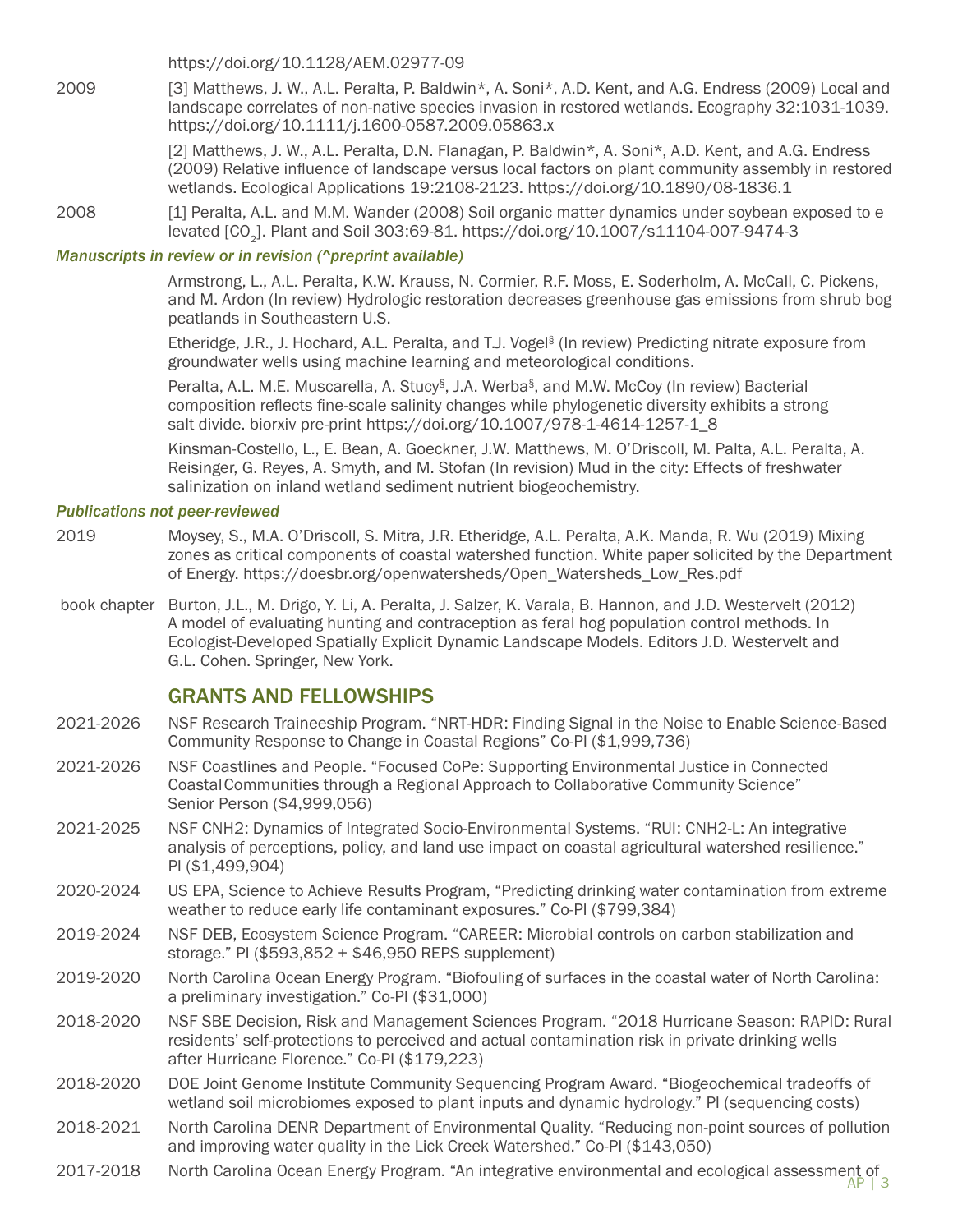|             | the Gulf Stream current environment of the coast of Cape Hatteras, NC. Co-PI (\$181,108)                                                                                                                                                                                               |
|-------------|----------------------------------------------------------------------------------------------------------------------------------------------------------------------------------------------------------------------------------------------------------------------------------------|
| 2017-2020   | US EPA, Science to Achieve Results Program-Integrating Human Health and Well-Being with<br>Ecosystem Services. "Community-level management of human health risks from concentrated<br>animal feeding operations (CAFOs) with defensive natural capital investments," Co-PI (\$399,226) |
| 2016-2018   | Water Resources Research Initiative - North Carolina Sea Grant. "Managing nitrogen removal<br>capacity in a stormwater wetland." Sponsor for Graduate Student Fellowship R. Bledsoe (\$9,966)                                                                                          |
| 2016-2019   | North Carolina DENR, Department of Marine Fisheries Coastal Recreational Fishing Licenses.<br>"Linking water quality, food quality, and larval fish condition to determine strategic habitat<br>area quality." PI (\$161,877) (transferred from D. Kimmel)                             |
| 2016-2019   | NC Dept. of Justice Environmental Enhancement Fund. "The effects of stormwater control<br>measures on Town Creek: Quantifying water quality improvements and stormwater reduction in an<br>impaired urban watershed," Co-PI (\$110,209)                                                |
| 2015-2017   | The Nature Conservancy. "Greenhouse gas monitoring in restored pocosin wetlands." Co-PI<br>(\$88,363) (transfered from M. Ardón)                                                                                                                                                       |
| 2015        | ECU Center for Sustainability Interdisciplinary Summer Research Award. "Getting the 'N' out of<br>Stormwater: Harnessing microbes for sustaining water quality and development," Co-PI (\$11,451)                                                                                      |
| 2012-2015   | National Institute of Food and Agriculture Postdoctoral Fellowship. "Land use legacies in soils: Effects<br>of crop diversity on plant-soil-microbial interactions," PI (\$125,991; transfered \$66,575 to ECU)                                                                        |
| 2008, 2011  | Ecology, Evolution, and Conservation Biology Graduate Summer Travel Grant                                                                                                                                                                                                              |
| 2004, 08-11 | University of Illinois Graduate College Travel Grant                                                                                                                                                                                                                                   |
| 2008-2010   | Ecology, Evolution, and Conservation Biology Summer Research Grant                                                                                                                                                                                                                     |
| 2009-2011   | Illinois Water Resources Center Research Assistantship                                                                                                                                                                                                                                 |
| 2007-2008   | Ecology, Evolution, and Conservation Biology Research Assistantship                                                                                                                                                                                                                    |
| 2002        | Pfizer Summer Undergraduate Research Fellowship                                                                                                                                                                                                                                        |
| 2001-2002   | Colgate-Palmolive Undergraduate Research Fellowship                                                                                                                                                                                                                                    |
|             | <b>AWARDS</b> (as faculty)                                                                                                                                                                                                                                                             |
| 2022        | East Carolina University, Centennial Award for Excellence in Leadership                                                                                                                                                                                                                |
| 2021        | East Carolina University, 5-Year Achievement Research and Creative Activity Award                                                                                                                                                                                                      |
| 2019        | National Science Foundation Faculty Early Career Development (CAREER) Award                                                                                                                                                                                                            |
| 2018        | East Carolina University 2017-2018 Scholar-Teacher Award                                                                                                                                                                                                                               |
| 2017        | East Carolina University Coastal Maritime Council Coastal Scholar Award                                                                                                                                                                                                                |
|             |                                                                                                                                                                                                                                                                                        |
|             | <b>AWARDS</b> (as student)                                                                                                                                                                                                                                                             |
| 2010        | John G. and Evelyn Hartman Heiligenstein Outstanding Teaching Assistant Award                                                                                                                                                                                                          |
| 2008        | Student Presentation Award for poster presentation: 12th International Symposium on Microbial<br>Ecology, Cairns, Australia                                                                                                                                                            |
|             | Student Presentation Award, Illinois State Academy of Science Annual Meeting, Champaign, IL                                                                                                                                                                                            |
|             | 2002-05, -08, List of Teachers Ranked as Excellent by Their Students                                                                                                                                                                                                                   |
|             | <b>TEACHING EXPERIENCE</b>                                                                                                                                                                                                                                                             |
| 2021        | Seminar in Interdisciplinary Biological Sciences, Instructor, Dept. of Biology, East Carolina Univ.                                                                                                                                                                                    |
| 2021        | Microbial Ecology, Multi-disciplinary Team Science Course-Based Undergraduate Research<br>Experience, Instructor, Dept. of Biology, East Carolina Univ.                                                                                                                                |
| 2020        | Microbiome Analysis & Science Communication Course-Based Undergraduate Research Experience                                                                                                                                                                                             |
| 2020        | Current Topics in Microbiome Science, Instructor, Dept. of Biology, East Carolina Univ.                                                                                                                                                                                                |
| 2019        | Microbiome Sequencing and Analysis Course-Based Undergraduate Research Experience, Co-<br>Instructor with PhD Candidate R.B. Bledsoe, Dept. of Biology, East Carolina Univ.                                                                                                            |
| 2017        | Wetlands Ecology and Management, Instructor, Dept. of Biology, East Carolina Univ.<br>ECU Bioinformatics Workshop, Guest Instructor, Dept. of Biology, East Carolina Univ.                                                                                                             |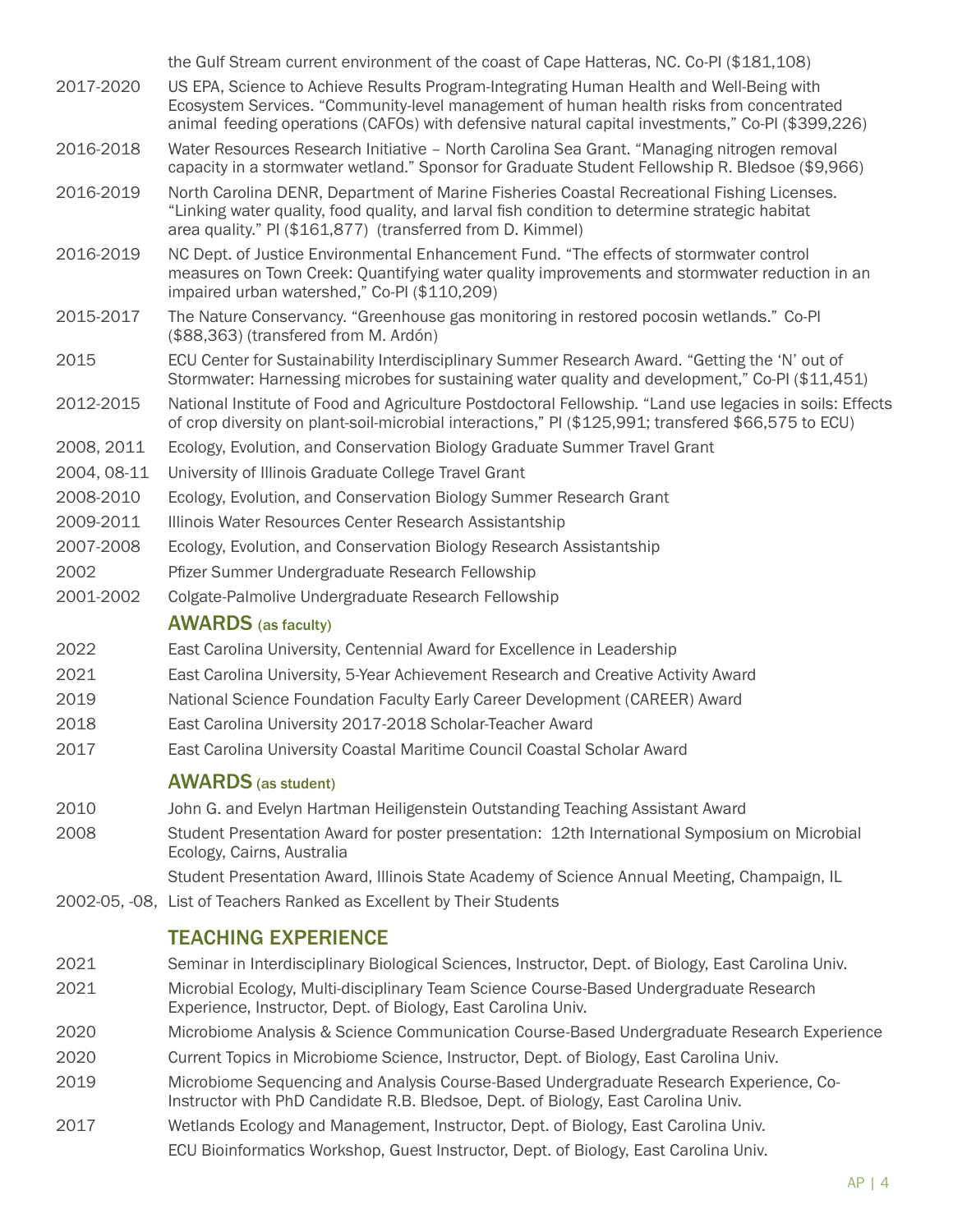2015-present Microbial Ecology, Instructor, Dept. of Biology, East Carolina University (spring, alternate years)

- 2014-present Microbiology, Instructor, Dept. of Biology, East Carolina University (fall)
- 2009 Honors Ecology and Evolution, Teaching Assistant, School of Integrative Biology, University of Illinois
- 2008 Ecology, Teaching Assistant, School of Integrative Biology, University of Illinois
- 2004-2005 Introductory Soils Laboratory, Teaching Assistant, Dept. of Natural Resources and Environmental Sciences, University of Illinois
- 2002-2003 Accelerated Chemistry Laboratory I & II, Teaching Assistant, Dept. of Chemistry, University of Illinois

## MENTORING

Current (ECU) Graduates: Thomas Vogel (PhD Candidate, current, co-advised by R. Etheridge, J. Hochard), Aied Garcia (MS Student), Daniya Stephens (MS Student), Colin Finlay (MS Student)

> Undergraduates/Post-bacc: Kai Davis (2022-), Dejah Smith (2021-), Allison Walker (2021-), Shajany Davis (2021-), Surinder Gill (2021-), Virginia Rosas Acosta (2020-), Ivan Martinez-Santoyo (2021-), Scott Siebor (2022-), Charlotte Mesmer (2022), Ana Ramirez (2022-)

- Past (ECU) *Postdoc:* Yanmei Sun (2015-16); *Graduates:* Regina B. Bledsoe (PhD IDPBS, 2020), Deborah Lichti (PhD IDPBS, 2018, major advisor D. Kimmel), Brian Hinckley (MS Biology, 2018, co-advised by R. Etheridge), Luise Armstrong (MS Biology, 2017, co-advised by M. Ardón), Alexandra Stucy (MS Biology, 2017), Joshua Thigpen (MS Biology, 2015, co-advised by C. Goodwillie) *Undergraduates/ Post-bacc:* Valari Vander-Heyden (2021), De'Monnie Williams (2020-2021), Daniya Stephens (2019- 2020), Alexia Griffin (2017-2020), Guadalupe Bernal (NSURP 2020), Fechi Inyama (NSURP 2020), Ivanellis Rodriguez Torres (NSURP 2020), Joseph Whittington (2020), Megan Koceja (2016-2019), Emma Richards (2019), Allison Fisk (2018-2019 ), Aied Garcia (2018), Diego Carreno (2018), Michael Dozier (2017-18), Samuel Austin (2016-18), Corey Forbes (2016-17), David Morlock (2017), Stephen Glenn (2017), J. Spencer Wilkinson III (2014-16), Jonathan LeCrone (2015-16), Morgan Beamon (2015-16), Julianna Haag (2016), Casey Eakins (2014-15), Katherine Dorronsoro (2014-15), Rene Vanek (2014), Sheridan Iroegbu (2014)
- Past (non-ECU) *Undergraduates:* Ebony Rodgers (MSU Undergraduate Research Apprentice, Bennett College); Sarah Ludmer (Undergraduate Research Asst., Awarded Helen E. Hess Award for outstanding research and High Distinction in Integrative Biology, Univ. of IL); Eric Johnston (Undergraduate Research Asst., Awarded Distinction in Integrative Biology, Univ. of IL); Lauren Endriukaitis (Undergraduate Research Asst., Univ. of IL); Omar Sinno (Undergraduate Research Asst., Univ. of IL); Neil Gottel (Undergraduate Research Asst., Univ. of IL); High School Mentee: Nicholas Nelson (IU Jim Holland Summer Science Research Program, Bishop Noll Institute)

# PROFESSIONAL SERVICE

#### *manuscript and grant review*

Ad hoc Journal Reviewer for Agronomy Journal, Ecosphere, Environmental Microbiology, Estuaries & Coasts, FEMS Microbial Ecology, Freshwater Biology, Freshwater Sciences, Functional Ecology, Global Change Biology, Hydrological Engineering, ISME-J, Journal of Applied Ecology, Journal of Environmental Quality, Plant and Soil, PLoS ONE, Proceedings of the Royal Society B: Biological Sciences, Scientific Reports, Science of the Total Environment, Soil Biology & Biochemistry, Water Research, Wetlands

- 2021 Subject Matter Editor, Ecosphere | Agroecosystems Track
- 2017-2022 Panelist for National Science Foundation
- 2020 'Super' Ad hoc Reviewer for National Science Foundation
- 2020 Reviewer for Department of Energy Subsurface Biogeochemistry Science Focus Area
- 2018 Panelist for National Institute of Food and Agriculture
- 2016 Ad hoc Reviewer for European Union BiodivERsA
- 2015-2017 Co-guest Editor, Elementa: Science of the Anthropocene | Special Feature "Ghosts of land-use past: Do land-use legacy effects constrain the restoration of aquatic ecosystems?"
- 2014-2016 Ad hoc Reviewer for National Science Foundation
- 2014-2015 Panelist for National Science Foundation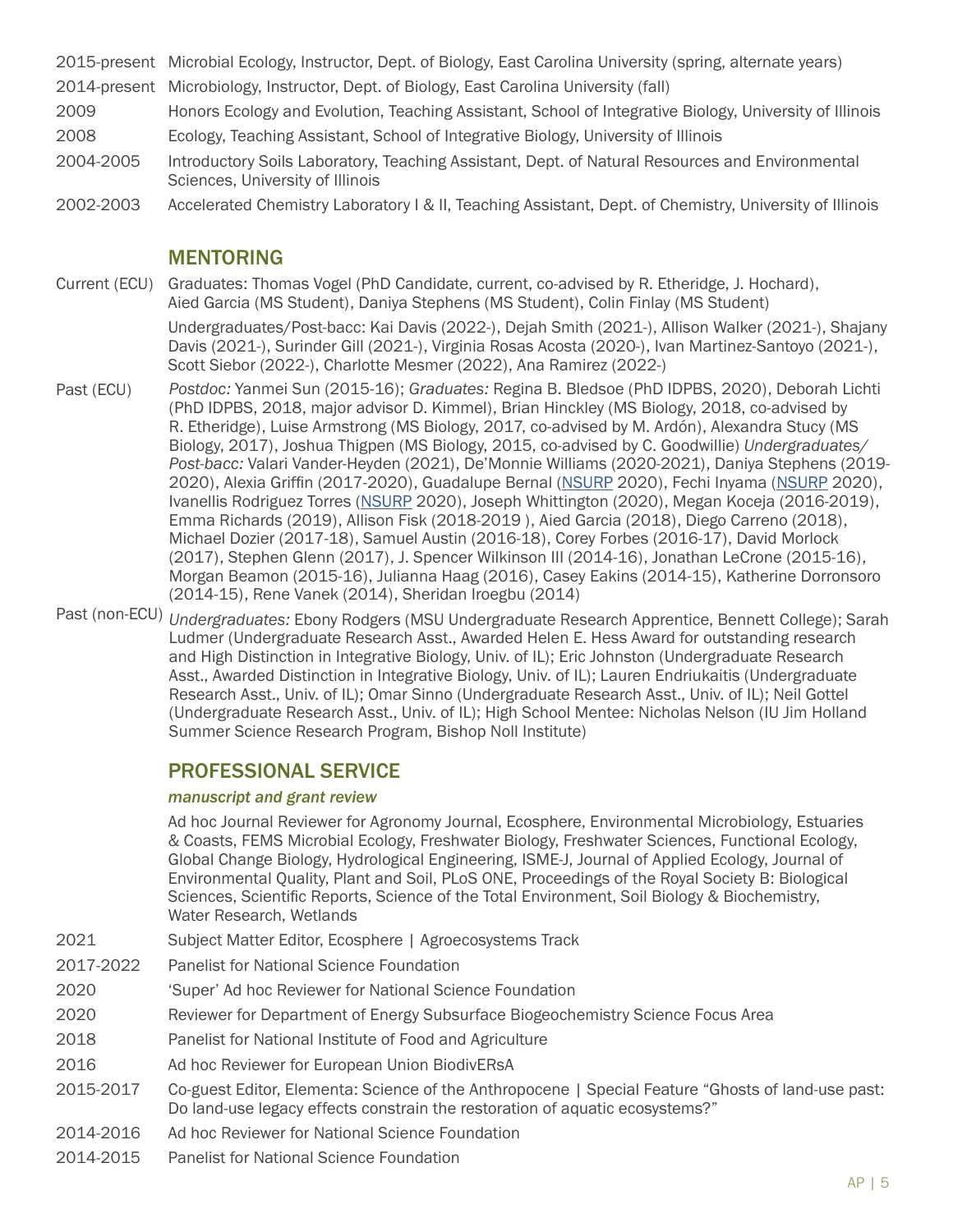#### *professional society leadership*

| 2022-2023    | Speaker of the Council, Ecological Society of America                                                                                                                                                                                |
|--------------|--------------------------------------------------------------------------------------------------------------------------------------------------------------------------------------------------------------------------------------|
| 2021-2022    | Member, Ecological Society of America Council Leadership Working Group Representative                                                                                                                                                |
| 2020-2021    | Member, Ecological Society of America Governance Subcommittee                                                                                                                                                                        |
| 2020-2022    | Member, Society of Wetland Scientists Education and Outreach Committee                                                                                                                                                               |
| 2020-2022    | Program Committee Track Leader, American Society for Microbiology, Ecology, Evolution, Biodiversity                                                                                                                                  |
| 2019-Present | Fundraising and Communications Advisor, Microbial Ecology Section, Ecological Society of America                                                                                                                                     |
| 2018-2022    | Program Committee Member, American Society for Microbiology, Annual Microbe Meeting                                                                                                                                                  |
| 2018-2019    | Chair, Microbial Ecology Section, Ecological Society of America                                                                                                                                                                      |
| 2017-2018    | Vice-Chair, Microbial Ecology Section, Ecological Society of America                                                                                                                                                                 |
| 2016-2017    | Secretary, Microbial Ecology Section, Ecological Society of America                                                                                                                                                                  |
|              | professional society contributions                                                                                                                                                                                                   |
| 2021         | Lead-organizer (w/ M. Muscarella) of Inspire Session "Community coalescence as a framework<br>for managing microbes in natural, host, and engineered ecosystems" at the Ecological Society<br>of America Annual Meeting              |
|              | Co-organizer (w/ M. Muscarella) of Organized Session "Microbial community coalescence:<br>When isolated microbial communities collide" at the Ecological Society of America Annual Meeting                                           |
|              | Co-organizer (w/ A. Romero-Olivares, V.B. Chaudhary, and Lily Khadampour (2021) Organized<br>Session: Vital Connections for Women and Non-Binary BIPOC in Ecology. Ecological Society of<br>America Annual Meeting. 2-6 August 2021. |
| 2019         | Co-organizer (w/ S. Prather, B. Merkel, K. Clark) of Workshop "Applying Art, Design, and Interactivity<br>Principles to Enhance Science Communication" at the Ecological Society of America Annual Meeting                           |
| 2019         | Co-organizer (w/ L. Kinsman-Costello) of Session "The Novel Biogeochemistry of Ubiquitous<br>Understudied Urban Wetlands" at the Ecological Society of America Annual Meeting                                                        |
| 2018         | Co-organizer (w/ L. Kinsman-Costello) of Session "The Novel Biogeochemistry of Ubiquitous<br>Understudied Urban Wetlands" at 12th International Symposium on Biogeochemistry of Wetlands                                             |
| 2016-2017    | Participant, North Carolina Festival Invite-A-Scientist                                                                                                                                                                              |
| 2016         | Panelist, North Carolina Wetlands Symposium, Restoration Panel                                                                                                                                                                       |
| 2015         | Participant, Environmental North Carolina Stormwater Task Force                                                                                                                                                                      |
|              | Co-organizer (w/ S. Evans, J. Bowman) LTER All Scientist Mtg. Working Group: LTER based<br>perspectives on microbial community structure, function, process                                                                          |
|              | Lead-organizer Ecological Society of America Organized Oral Session "Trait-based ecology at the<br>micro-scale. Co-organized with J.T. Lennon, S.F. Paver                                                                            |
|              | community   training   mentoring                                                                                                                                                                                                     |
| 2020-        | Advisor Board Member, Women of Color in Ecology and Evolutionary Biology Slack Group.                                                                                                                                                |
| 2020-21      | Mentor for the National Summer Undergraduate Reearch Project (NSURP.org) - A community-driven<br>initiative to create rewarding remote summer research opportunities for BIPOC undergraduate<br>students in the microbial sciences.  |
|              | 2018-Present Co-lead of <i>ourNCwater</i> Initiative, community engagement with residents aimed to understand their<br>concerns regarding contamination risk and behaviors they adopt to protect themselves                          |
| 2015         | Reviewer for INSTARS Society for Freshwater Sciences Diversity Program                                                                                                                                                               |
| 2014         | Co-organizer Joint Aquatic Sci. Meeting Special Session: "Ghosts of land-use past: Do land-use<br>legacy effects constrain the restoration of aquatic ecosystems?"                                                                   |
| 2012         | Co-organizer LTER All Scientist Meeting Working Group: Flooding farm fields, draining wetlands, and<br>damming rivers: Effects of hydrologic regime change on nutrient cycling.                                                      |
| 2012         | Outreach Volunteer and Field Tour Guide for Kellogg Biological Station LTER                                                                                                                                                          |
| 2012         | Judge for Student Posters at the MSU Organic Food and Farming Reporting Session                                                                                                                                                      |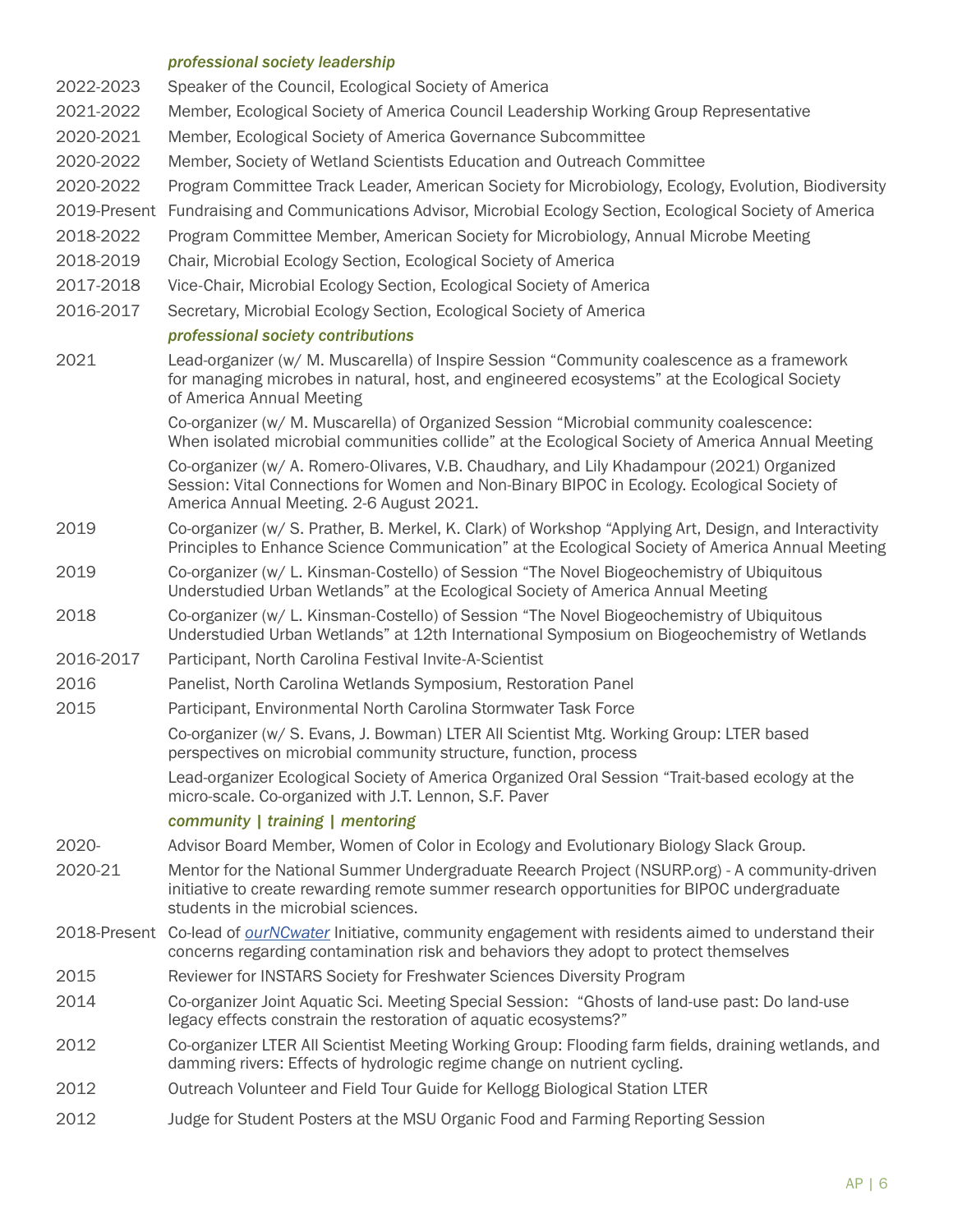# EAST CAROLINA UNIVERSITY SERVICE

|             | EAST CAROLINA UNIVERSITT SERVICE                                                                                                                                |
|-------------|-----------------------------------------------------------------------------------------------------------------------------------------------------------------|
| 2021-22     | Regional Resilience Task Force                                                                                                                                  |
| 2021-22     | Dean of Graduate School Search Committee                                                                                                                        |
| 2021-22     | Department of Coastal Studies Search Committee                                                                                                                  |
| 2021-       | Graduate Pathways Program (Fayetteville State University-ECU Summer Research Program)                                                                           |
| 2020-2023   | Director, Interdisciplinary Doctoral Program in Biology, Biomedicine, and Chemistry                                                                             |
| 2020-2023   | Member, University Research and Creative Activities Committee                                                                                                   |
| 2020-2021   | Faculty Mentor, ECU Grad Promoting Inclusion through Research, Action, Teaching, and Education<br>(PIRATE) Talks Committee                                      |
| 2018-2020   | Admissions Committee, Coastal Resource Management/Integrated Coastal Sciences PhD Program,<br>Integrated Coastal Programs, East Carolina University             |
| 2019        | Applied Ecologist Search Committee, Dept. of Coastal Studies, East Carolina University                                                                          |
| 2017        | Veterans Affairs Liaison for Dept. of Biology                                                                                                                   |
| 2014-16,17  | Committee Member, Biology Graduate Program Committee, Dept. of Biology                                                                                          |
| 2016-2019   | Member, East Carolina University Student Academic Appellate Committee                                                                                           |
| 2016        | Estuarine Ecology Search Committee, Dept. of Biology, East Carolina University                                                                                  |
|             | 2015-Present Member, Genomics Core Committee, Dept. of Biology, East Carolina University                                                                        |
| 2015        | Workshop co-leader, Preparing and Inspiring Readiness for Achieving Teaching Excellence in Science<br>- North Carolina public school teacher training workshops |
|             | Microbiology Search Committee, Dept. of Biology, East Carolina University                                                                                       |
|             | UNIVERSITY OF ILLINOIS SERVICE                                                                                                                                  |
| 2011        | Graduate Student Representative, Program in Ecology, Evolution and Conservation, Graduate School<br><b>Admissions Committee</b>                                 |
| 2004, 07-11 | Committee Member, Annual Graduate Student Symposium                                                                                                             |
|             | Graduate Students in Ecology and Evolutionary Biology Univ. of Illinois, Urbana, IL                                                                             |
| 2008-2009   | President, Graduate Students in Ecology and Evolutionary Biology, University of Illinois, Urbana, IL                                                            |
| 2007-2011   | Science Outreach Volunteer to Campus Middle School for Girls (Urbana, IL)                                                                                       |
|             | Science Outreach Volunteer, Orpheum Children's Science Museum (Urbana, IL)                                                                                      |
|             | PROFESSIONAL DEVELOPMENT TRAINING                                                                                                                               |
| 2020        | Adobe Creative Campus, Faculty Development Institute                                                                                                            |
| 2019        | Department of Energy Joint Genome Institute Microbial Genomics and Metagenomics Workshop                                                                        |
| 2013        | Software Carpentry Bootcamp, Bioinformatics Workshop, Bloomington, IN                                                                                           |
| 2011        | Mothur Workshop Participant, Bioinformatics Workshop, Romulus, MI                                                                                               |
| 2010        | Certificate in Business Administration, University of Illinois, Urbana, IL                                                                                      |
|             | Stable Isotope Biogeochemistry, Michigan State University, East Lansing, MI                                                                                     |

# PROFESSIONAL MEMBERSHIPS

Current Ecological Society of America, American Society for Microbiology, Society of Wetland Scientists Past Soil Science Society of America, International Society for Microbial Ecology, Coastal and Estuarine Research Federation, Graduate Women in Science, American Geophysical Union

## INVITED PRESENTATIONS

2021 Peralta, A.L. (2021) Linking research and teaching to understand microbial-climate change feedbacks. North Carolina Branch American Society for Microbiology Virtual Meeting. October 30, 2021.

> Peralta, A.L. (2021) Multiple stressor effects on microbiomes in coupled natural and human systems. Duke Microbiome Center Seminar Series, Duke University, Durham, NC. October 18, 2021.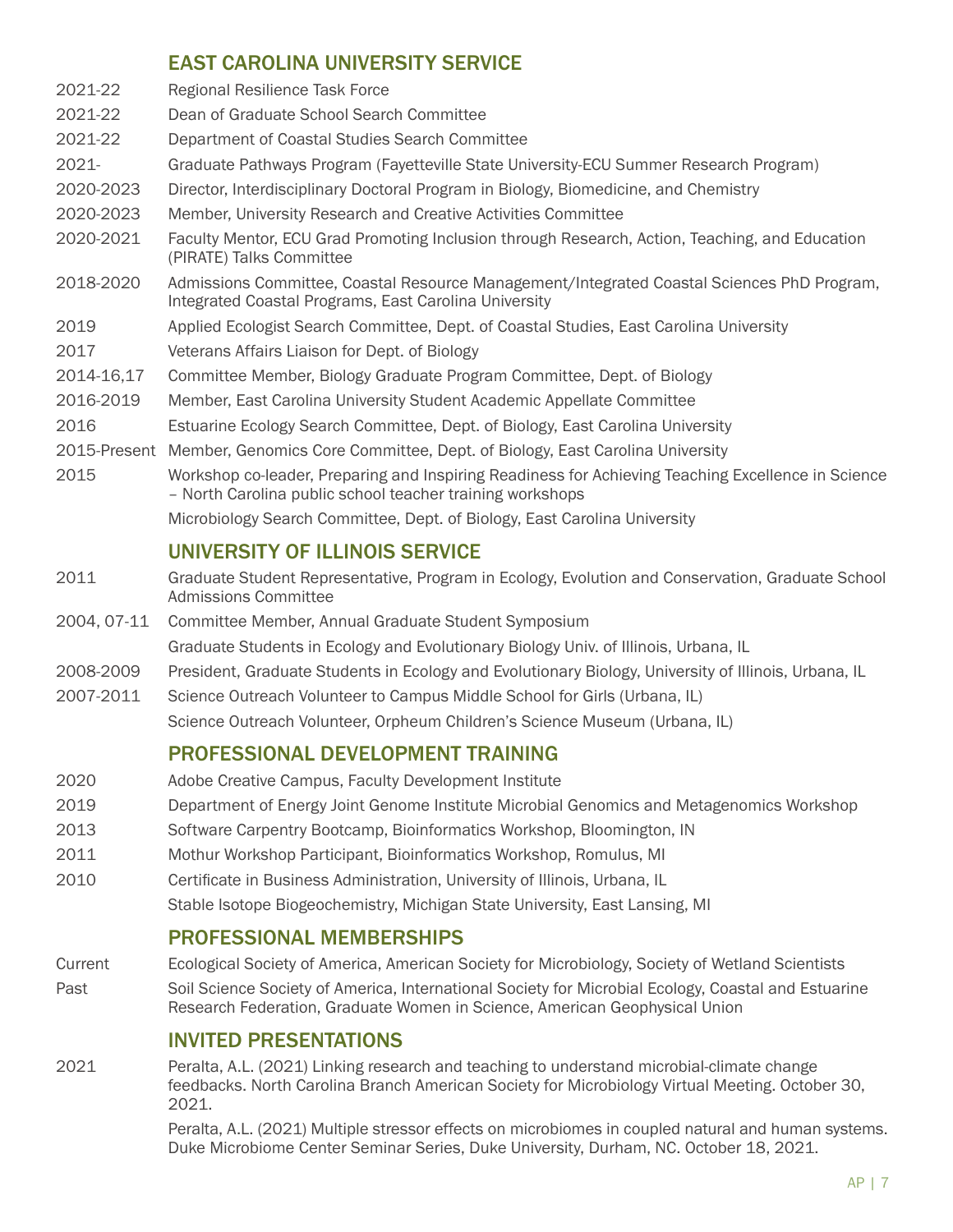|      | Peralta, A.L. (2021) Land use consequences and considerations for restoring wetland microbial<br>functions. Society of Wetland Sciences Annual Meeting. Session: Microbes: Small Players with Big<br>Impacts on Invasive Species Management and Wetland Restoration. Invited Talk. June 10, 2021.                                             |
|------|-----------------------------------------------------------------------------------------------------------------------------------------------------------------------------------------------------------------------------------------------------------------------------------------------------------------------------------------------|
| 2020 | Peralta, A.L. (2020) Past and present land use determine microbial community patterns and<br>processes. University of California, Irvine, Department of Ecology and Evolutionary Biology Seminar.<br>October 23, 2020.                                                                                                                        |
|      | Peralta, A.L. (2020) Consequences and considerations of multiple stressors on wetland soil<br>microbiomes. Kent State University, Department of Biological Sciences Seminar. October 9, 2020.                                                                                                                                                 |
|      | Peralta, A.L. (2020) Microbiomes in coupled natural and human systems. University of North Carolina<br>Charlotte, Department of Biology Seminar. January 24, 2020.                                                                                                                                                                            |
| 2019 | Peralta, A.L. (2019) Ongoing nutrient enrichment shifts microbial community patterns and processes<br>in a coastal plain wetland. ModEx Approaches to Research on Shorelines (MARSh) workshop. Oak<br>Ridge National Laboratory. September 19, 2019.                                                                                          |
|      | Peralta, A.L. (2019) Microbiomes in coupled natural and human systems. University of North Carolina<br>Pembroke, Department of Biology Seminar. March 31, 2019.                                                                                                                                                                               |
| 2018 | Peralta, A.L. (2018) Microbial controls on wetland carbon stabilization and storage. East Carolina<br>University, Department of Geological Sciences Seminar Series. October 26, 2018.                                                                                                                                                         |
|      | Peralta, A.L. (2018) Microbiomes in coupled natural and human systems. University of Kansas,<br>Department of Ecology and Evolutionary Biology Seminar. February 5, 2018.                                                                                                                                                                     |
| 2017 | Peralta, A.L. and M.E. Muscarella (2017) How can we manage microbial functions to restore<br>ecosystem services in human-dominated landscapes? Ecological Society of America Annual Meeting.<br>Organized Oral Session: "Integrating Functional and Phylogenetic Diversity to Understand the<br>Delivery of Ecosystem Services" Aug. 9, 2017. |
|      | Peralta, A.L. (2017) It's time to get out of our microbial silos. Ecological Society of America Annual<br>Meeting. Ignite Session: "Integrating Microbial Silos to Enhance Ecosystem Services" Aug. 8, 2017                                                                                                                                   |
|      | Peralta, A.L. (2017) Managing microbiomes to enhance water quality. East Carolina University,<br>Coastal Water Resources Center Seminar Series. March 29, 2017.                                                                                                                                                                               |
| 2016 | Peralta, A.L. (2016) Managing microbiomes to enhance and restore ecosystem services. Virginia<br>Polytechnic Institute and State Univ., Ecology & Evolutionary Biology Seminar Series. Oct. 27, 2016.                                                                                                                                         |
|      | Peralta, A.L. (2016) Can social-ecological frameworks be used to enhance restoration of microbial<br>ecosystem functions? Society of Wetland Scientists Meeting. Corpus Christi, TX. June 2, 2016.                                                                                                                                            |
|      | Peralta, A.L. (2016) "Micromanaging" human-dominated ecosystems for enhanced microbial<br>functions. Illinois Natural History Survey. Champaign, IL. January 19, 2016.                                                                                                                                                                        |
| 2015 | Peralta, A.L. (2015) "Micromanaging" human-dominated ecosystems for enhanced microbial<br>functions. Duke University Program in Ecology Seminar Series. December 1, 2015.                                                                                                                                                                     |
|      | Peralta, A.L. (2015) If you build it, will they come? Restoring ecosystems many microbes at a time.<br>East Carolina University, Department of Biology. Nerd Nite - Homecoming. October 16, 2015.                                                                                                                                             |
|      | Peralta, A.L. (2015) Can social-ecological frameworks be used to enhance restoration of microbial<br>functions? UNC Institute of Marine Science Seminar Series. September 17, 2015.                                                                                                                                                           |
|      | Peralta, A.L. (2015) Microbial community structure and function in human-dominated landscapes:<br>An interdisciplinary approach. Guest lecture for Explorations in Data Analyses for Metagenomic<br>Advances in Microbial Ecology (EDAMAME) Workshop at Michigan State University. Hickory Corners,<br>Ml. June 25, 2015.                     |
|      | Peralta, A.L., C.N. Balakrishnan, and S.M. Barribeau (2015) Social media and the (young) scientist.<br>Research In Progress Seminar. Dept. of Biology, East Carolina University.                                                                                                                                                              |
| 2014 | Peralta, A.L. (August 2014) Microbial community structure and function in human-dominated<br>ecosystems. Explorations in Data Analyses for Metagenomic Advances in Microbial Ecology<br>(EDAMAME) Workshop, Kellogg Biology Station, Michigan State Univ.                                                                                     |
| 2013 | Placella, S.A., A.L. Peralta, and J.T. Lennon (2013) Dormancy dynamics of soil bacteria: Can moisture<br>variability promote microbial diversity? National Cooperative Soil Science Conference & AFRI Project<br>Directors Meeting. Annapolis, MD, USA. June 17-20, 2013.                                                                     |
|      | Peralta, A.L., J.W. Matthews, and A.D. Kent (2013) Land use legacies in restored wetlands:<br>Implications for microbial community structure and nitrogen cycling function. Society of Wetland                                                                                                                                                |